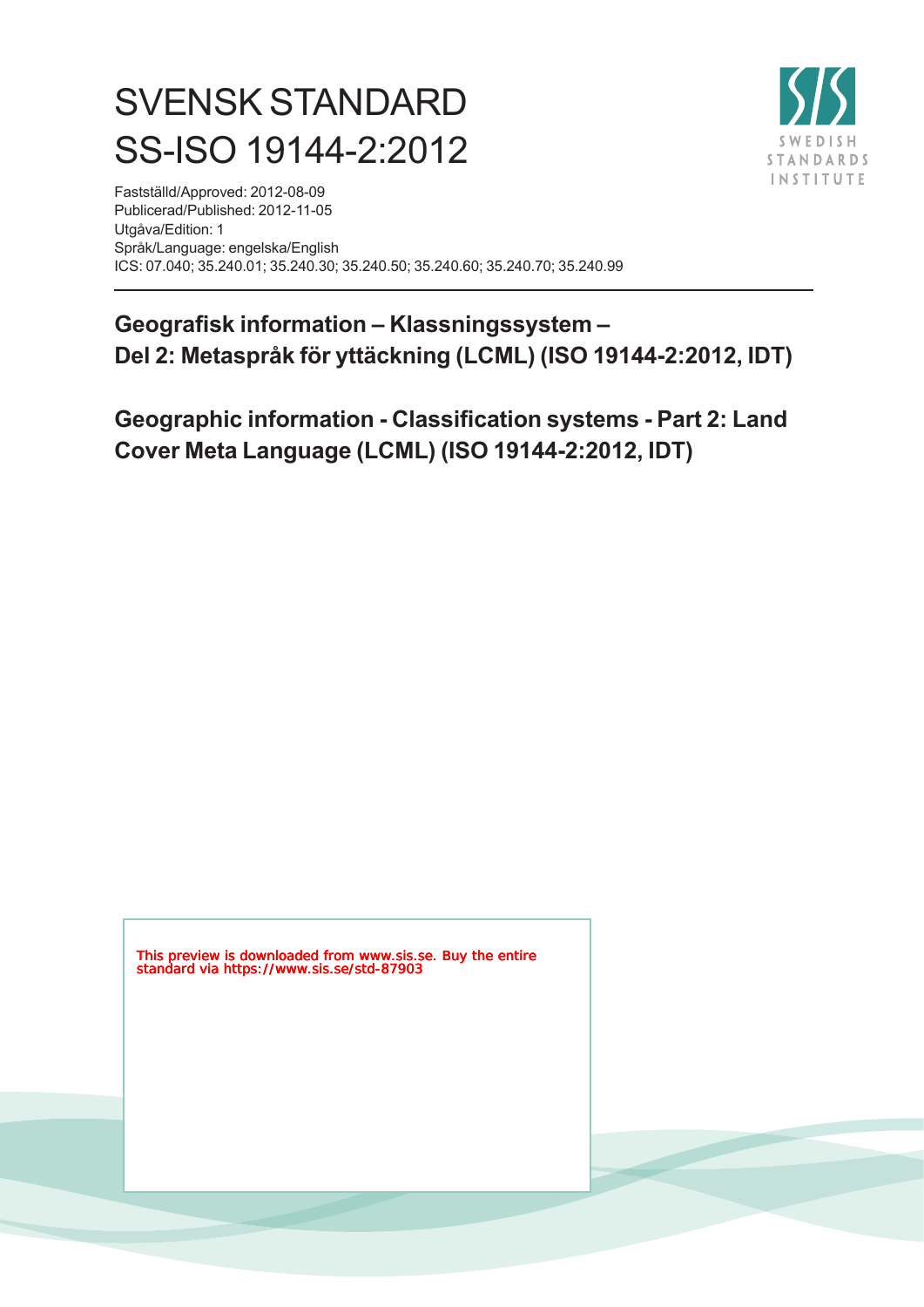## Standarder får världen att fungera

*SIS (Swedish Standards Institute) är en fristående ideell förening med medlemmar från både privat och offentlig sektor. Vi är en del av det europeiska och globala nätverk som utarbetar internationella standarder. Standarder är dokumenterad kunskap utvecklad av framstående aktörer inom industri, näringsliv och samhälle och befrämjar handel över gränser, bidrar till att processer och produkter blir säkrare samt effektiviserar din verksamhet.* 

#### **Delta och påverka**

Som medlem i SIS har du möjlighet att påverka framtida standarder inom ditt område på nationell, europeisk och global nivå. Du får samtidigt tillgång till tidig information om utvecklingen inom din bransch.

#### **Ta del av det färdiga arbetet**

Vi erbjuder våra kunder allt som rör standarder och deras tillämpning. Hos oss kan du köpa alla publikationer du behöver – allt från enskilda standarder, tekniska rapporter och standardpaket till handböcker och onlinetjänster. Genom vår webbtjänst e-nav får du tillgång till ett lättnavigerat bibliotek där alla standarder som är aktuella för ditt företag finns tillgängliga. Standarder och handböcker är källor till kunskap. Vi säljer dem.

#### **Utveckla din kompetens och lyckas bättre i ditt arbete**

Hos SIS kan du gå öppna eller företagsinterna utbildningar kring innehåll och tillämpning av standarder. Genom vår närhet till den internationella utvecklingen och ISO får du rätt kunskap i rätt tid, direkt från källan. Med vår kunskap om standarders möjligheter hjälper vi våra kunder att skapa verklig nytta och lönsamhet i sina verksamheter.

**Vill du veta mer om SIS eller hur standarder kan effektivisera din verksamhet är du välkommen in på www.sis.se eller ta kontakt med oss på tel 08-555 523 00.**

## Standards make the world go round

*SIS (Swedish Standards Institute) is an independent non-profit organisation with members from both the private and public sectors. We are part of the European and global network that draws up international standards. Standards consist of documented knowledge developed by prominent actors within the industry, business world and society. They promote cross-border trade, they help to make processes and products safer and they streamline your organisation.*

#### **Take part and have influence**

As a member of SIS you will have the possibility to participate in standardization activities on national, European and global level. The membership in SIS will give you the opportunity to influence future standards and gain access to early stage information about developments within your field.

#### **Get to know the finished work**

We offer our customers everything in connection with standards and their application. You can purchase all the publications you need from us - everything from individual standards, technical reports and standard packages through to manuals and online services. Our web service e-nav gives you access to an easy-to-navigate library where all standards that are relevant to your company are available. Standards and manuals are sources of knowledge. We sell them.

#### **Increase understanding and improve perception**

With SIS you can undergo either shared or in-house training in the content and application of standards. Thanks to our proximity to international development and ISO you receive the right knowledge at the right time, direct from the source. With our knowledge about the potential of standards, we assist our customers in creating tangible benefit and profitability in their organisations.

**If you want to know more about SIS, or how standards can streamline your organisation, please visit www.sis.se or contact us on phone +46 (0)8-555 523 00**



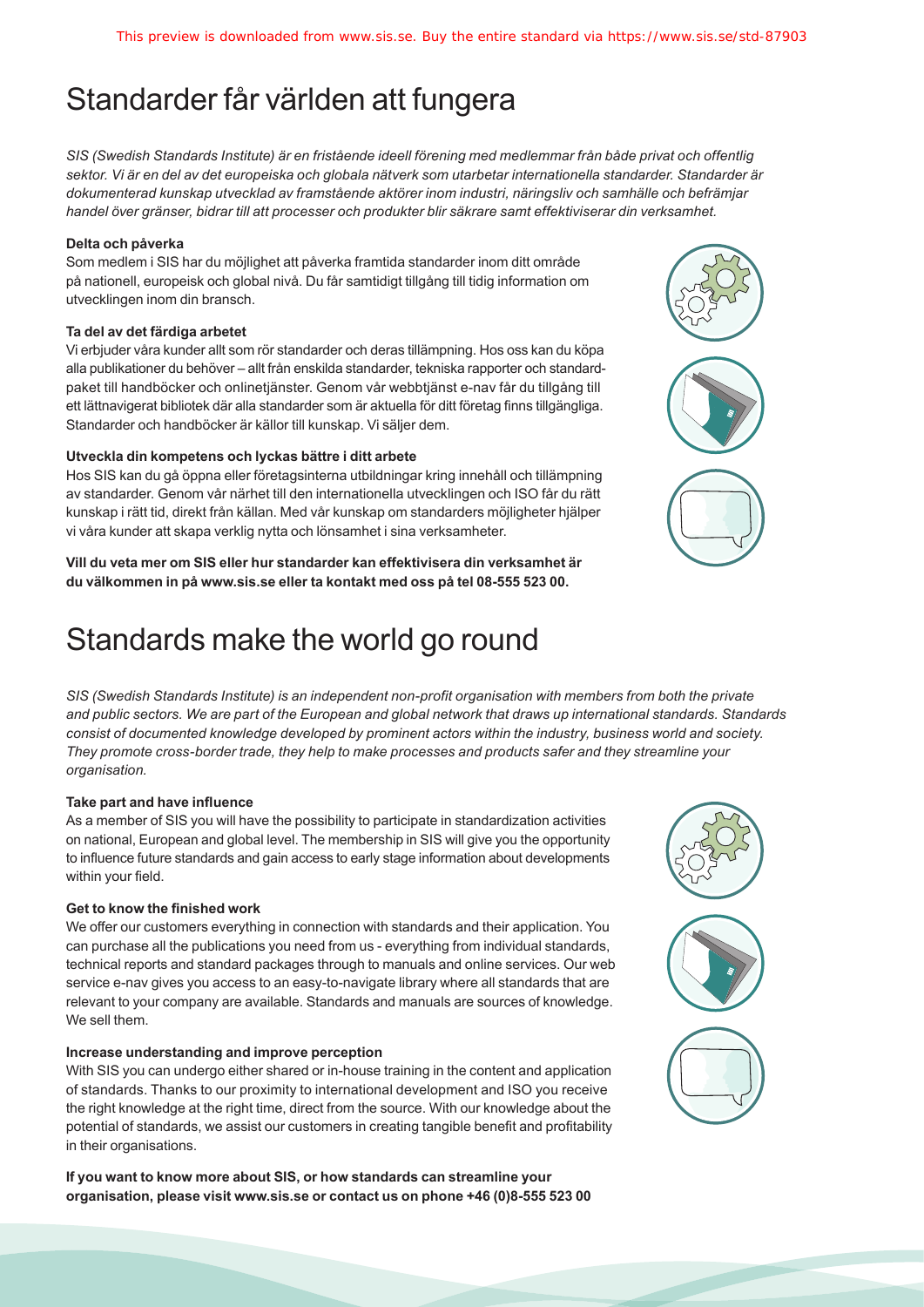Den internationella standarden ISO 19144-2:2012 gäller som svensk standard. Detta dokument innehåller den officiella engelska versionen av ISO 19144-2:2012.

The International Standard ISO 19144-2:2012 has the status of a Swedish Standard. This document contains the official version of ISO 19144-2:2012.

© Copyright / Upphovsrätten till denna produkt tillhör SIS, Swedish Standards Institute, Stockholm, Sverige. Användningen av denna produkt regleras av slutanvändarlicensen som återfinns i denna produkt, se standardens sista sidor.

© Copyright SIS, Swedish Standards Institute, Stockholm, Sweden. All rights reserved. The use of this product is governed by the end-user licence for this product. You will find the licence in the end of this document.

*Upplysningar om sakinnehållet i standarden lämnas av SIS, Swedish Standards Institute, telefon 08-555 520 00. Standarder kan beställas hos SIS Förlag AB som även lämnar allmänna upplysningar om svensk och utländsk standard.*

*Information about the content of the standard is available from the Swedish Standards Institute (SIS), telephone +46 8 555 520 00. Standards may be ordered from SIS Förlag AB, who can also provide general information about Swedish and foreign standards.*

Denna standard är framtagen av kommittén för Ramverk för geodata, SIS / TK 323.

Har du synpunkter på innehållet i den här standarden, vill du delta i ett kommande revideringsarbete eller vara med och ta fram andra standarder inom området? Gå in på www.sis.se - där hittar du mer information.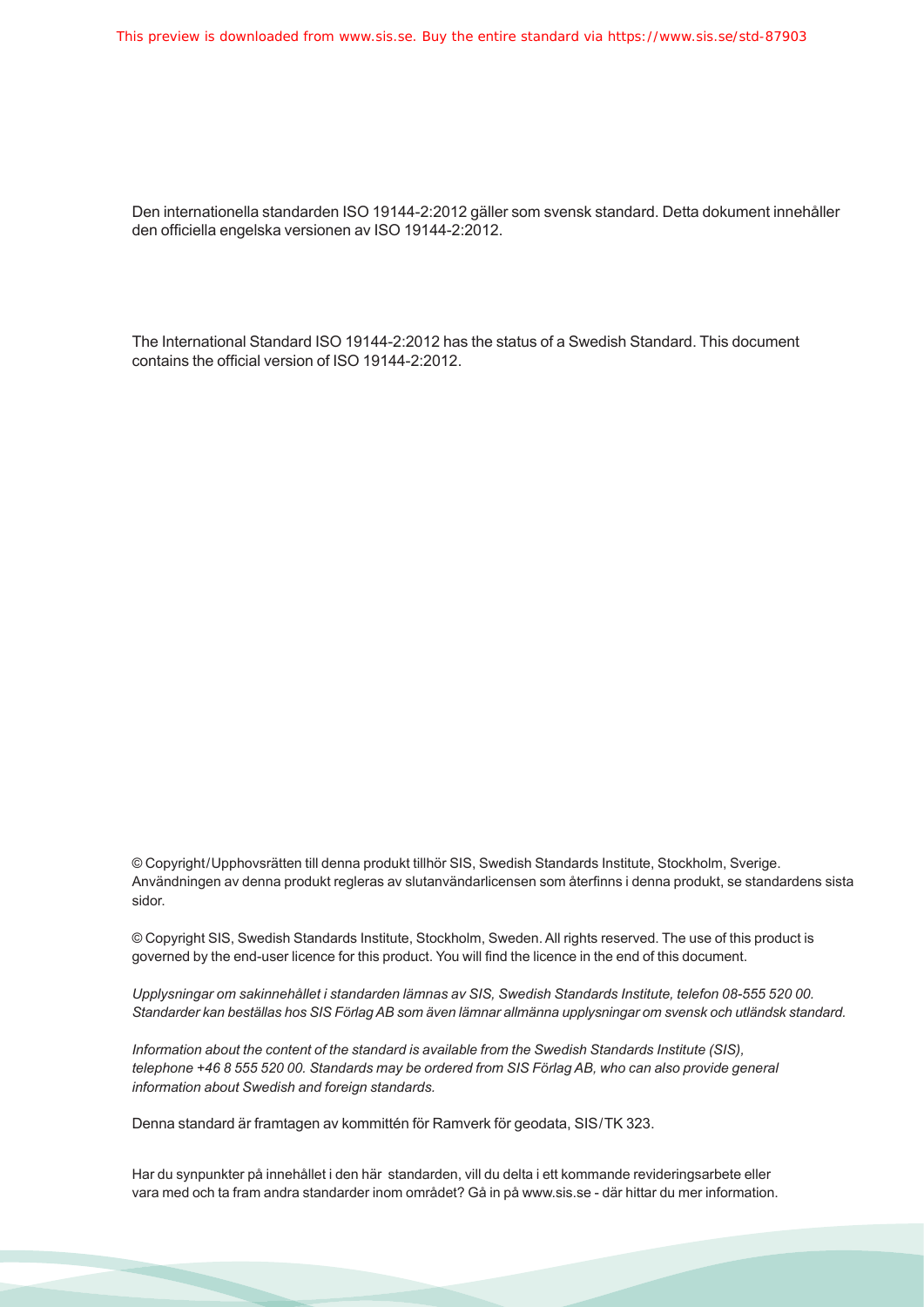This preview is downloaded from www.sis.se. Buy the entire standard via https://www.sis.se/std-87903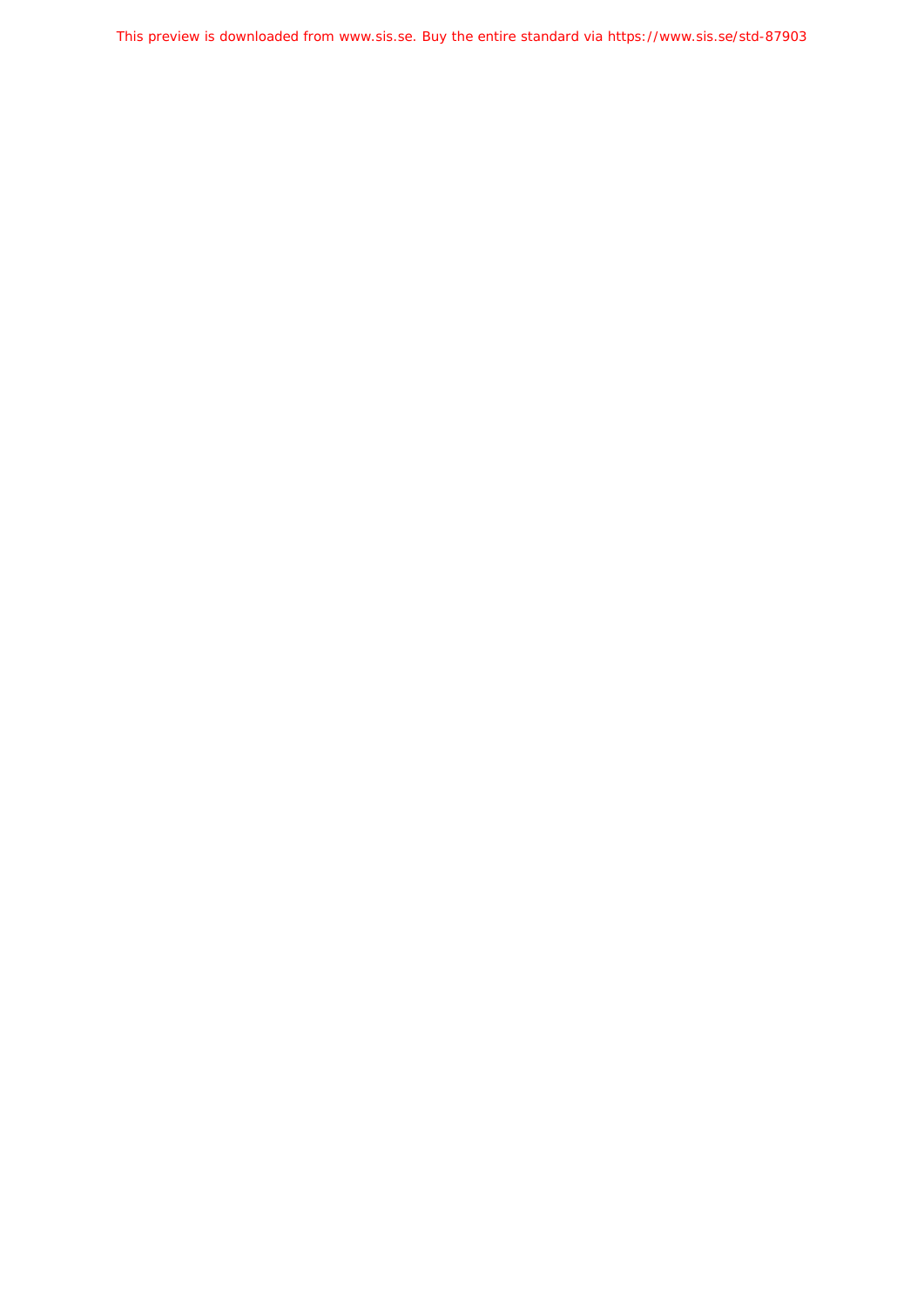| Page |
|------|
|      |

| 1    |  |
|------|--|
| 2    |  |
| 2.1  |  |
| 2.2  |  |
| 2.3  |  |
| 2.4  |  |
| 3    |  |
| 4    |  |
| 4.1  |  |
| 4.2  |  |
| 5    |  |
|      |  |
| 6    |  |
| 7    |  |
| 7.1  |  |
| 7.2  |  |
| 8    |  |
| 8.1  |  |
| 8.2  |  |
| 8.3  |  |
| 8.4  |  |
| 8.5  |  |
| 8.6  |  |
| 8.7  |  |
| 8.8  |  |
| 8.9  |  |
| 8.10 |  |
| 8.11 |  |
| 8.12 |  |
| 8.13 |  |
| 8.14 |  |
| 8.15 |  |
| 8.16 |  |
| 8.17 |  |
| 8.18 |  |
| 8.19 |  |
| 8.20 |  |
| 8.21 |  |
| 8.22 |  |
| 8.23 |  |
| 8.24 |  |
| 8.25 |  |
| 8.26 |  |
| 8.27 |  |
| 8.28 |  |
| 9    |  |
| 9.1  |  |
| 9.2  |  |
| 9.3  |  |
|      |  |
|      |  |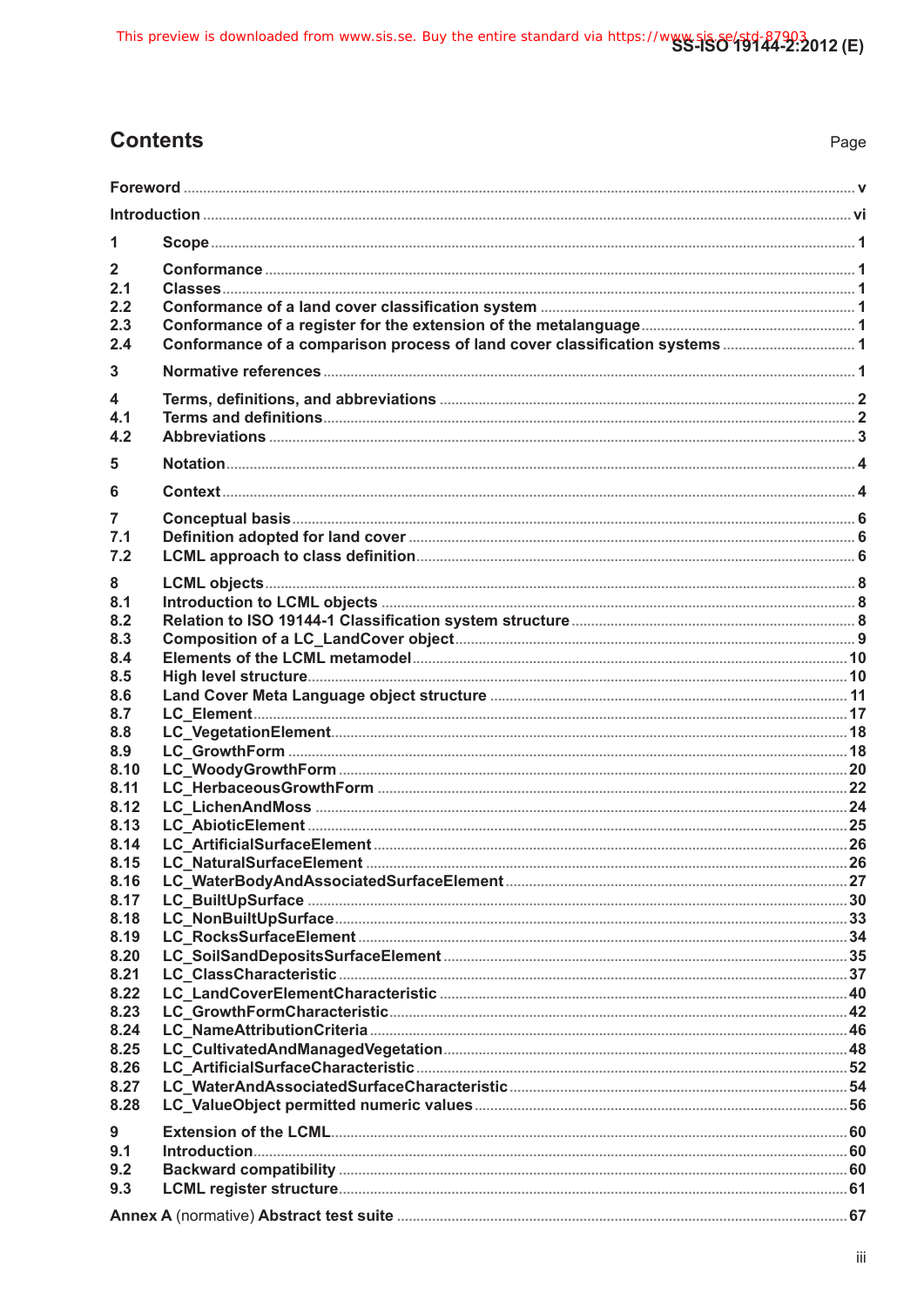| Annex B (informative) The relationship of the LCML to the General Feature Model of ISO 19109 69 |  |
|-------------------------------------------------------------------------------------------------|--|
|                                                                                                 |  |
|                                                                                                 |  |
|                                                                                                 |  |
|                                                                                                 |  |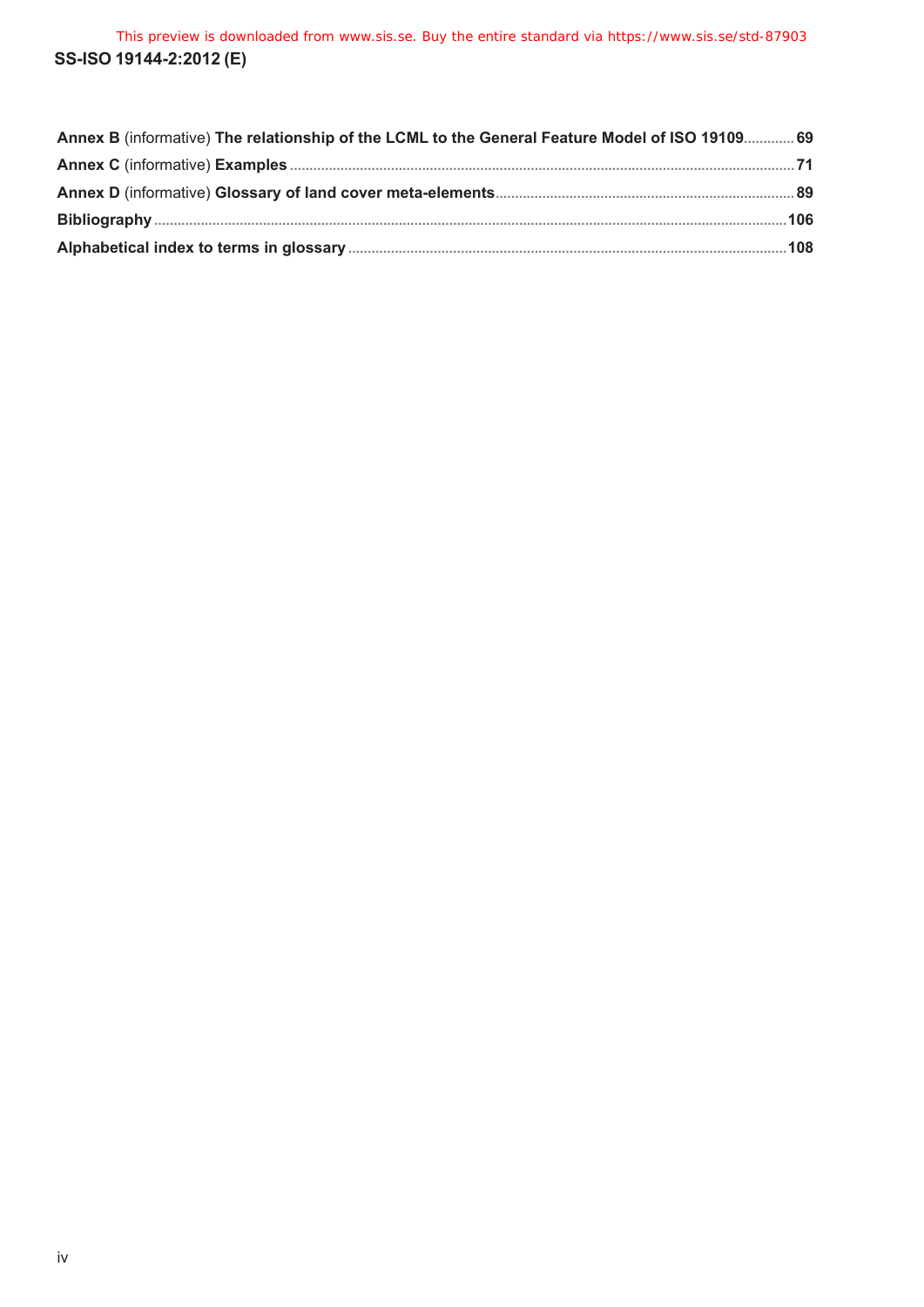## **Foreword**

ISO (the International Organization for Standardization) is a worldwide federation of national standards bodies (ISO member bodies). The work of preparing International Standards is normally carried out through ISO technical committees. Each member body interested in a subject for which a technical committee has been established has the right to be represented on that committee. International organizations, governmental and non-governmental, in liaison with ISO, also take part in the work. ISO collaborates closely with the International Electrotechnical Commission (IEC) on all matters of electrotechnical standardization.

International Standards are drafted in accordance with the rules given in the ISO/IEC Directives, Part 2.

The main task of technical committees is to prepare International Standards. Draft International Standards adopted by the technical committees are circulated to the member bodies for voting. Publication as an International Standard requires approval by at least 75 % of the member bodies casting a vote.

Attention is drawn to the possibility that some of the elements of this document may be the subject of patent rights. ISO shall not be held responsible for identifying any or all such patent rights.

ISO 19144-2 was prepared jointly by the Food and Agriculture Organization of the United Nations (UNFAO) and Technical Committee ISO/TC 211, *Geographic information/Geomatics* under a cooperative agreement between the two organizations.

ISO 19144 consists of the following parts, under the general title *Geographic information — Classification systems*:

- *Part 1: Classification system structure*
- *Part 2: Land Cover Meta Language (LCML)*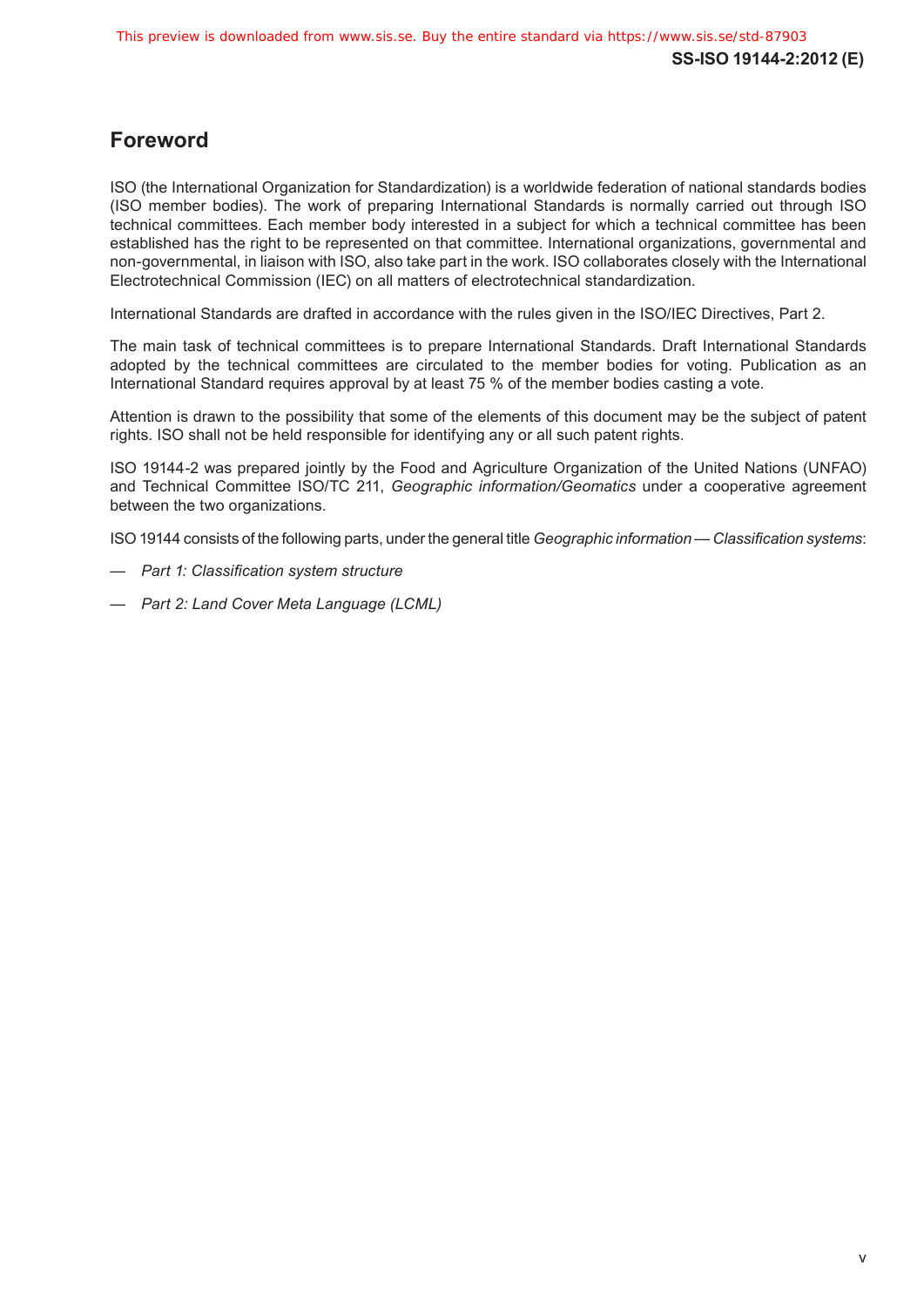## **Introduction**

Efficient assessment of land cover and the ability to monitor change are fundamental to sustainable management of natural resources, environmental protection, food security and successful humanitarian programmes. Such information is also required to help towards raising levels of nutrition, improving agricultural productivity, enhancing the lives of rural populations and contributing to sustainable growth of the world economy. However, in the past, policy-makers and planners have not had access to reliable and comparable land cover data, not only for lower-income countries but also at the regional and global levels.

Access has been limited by two factors: Lack of mapping activities and lack of commonality between systems. The solution has been to carry out separate regional mapping projects using national or regional land cover classification systems. However, it has not been possible to compare or to exchange information between current systems.

The aim of this part of ISO 19144 is to enable the comparison of information from existing classification systems in a meaningful way without replacing them. The aim is to complement the development of future classification systems that can offer more reliable collection methods for particular national or regional purposes by allowing them to be described in a consistent manner.

A critical factor in implementing such global activities is the availability of a common, umbrella land cover classification system structure. This then provides a reliable basis for interaction without replacing the increasing number of national, regional and global land cover mapping and monitoring activities. This enables comparisons of land cover classes to be made regardless of mapping scale, land cover type, data collection method or geographic location.

Another critical factor is the availability of a common reference for land cover classification systems. This part of ISO 19144 provides a metalanguage expressed as a UML model that allows different land cover classification systems to be described.

This part of ISO 19144 establishes a metalanguage for a set of objects and rules (language) to describe land cover features based on physiognomy that can be part of different land cover legends (nomenclature). This provides a framework for comparing different systems and nomenclatures such as Corine, Africover, Anderson (USGS), Global Map and national systems without replacing them. This is not a description of a nomenclature nor is it a description of a specific set of classes.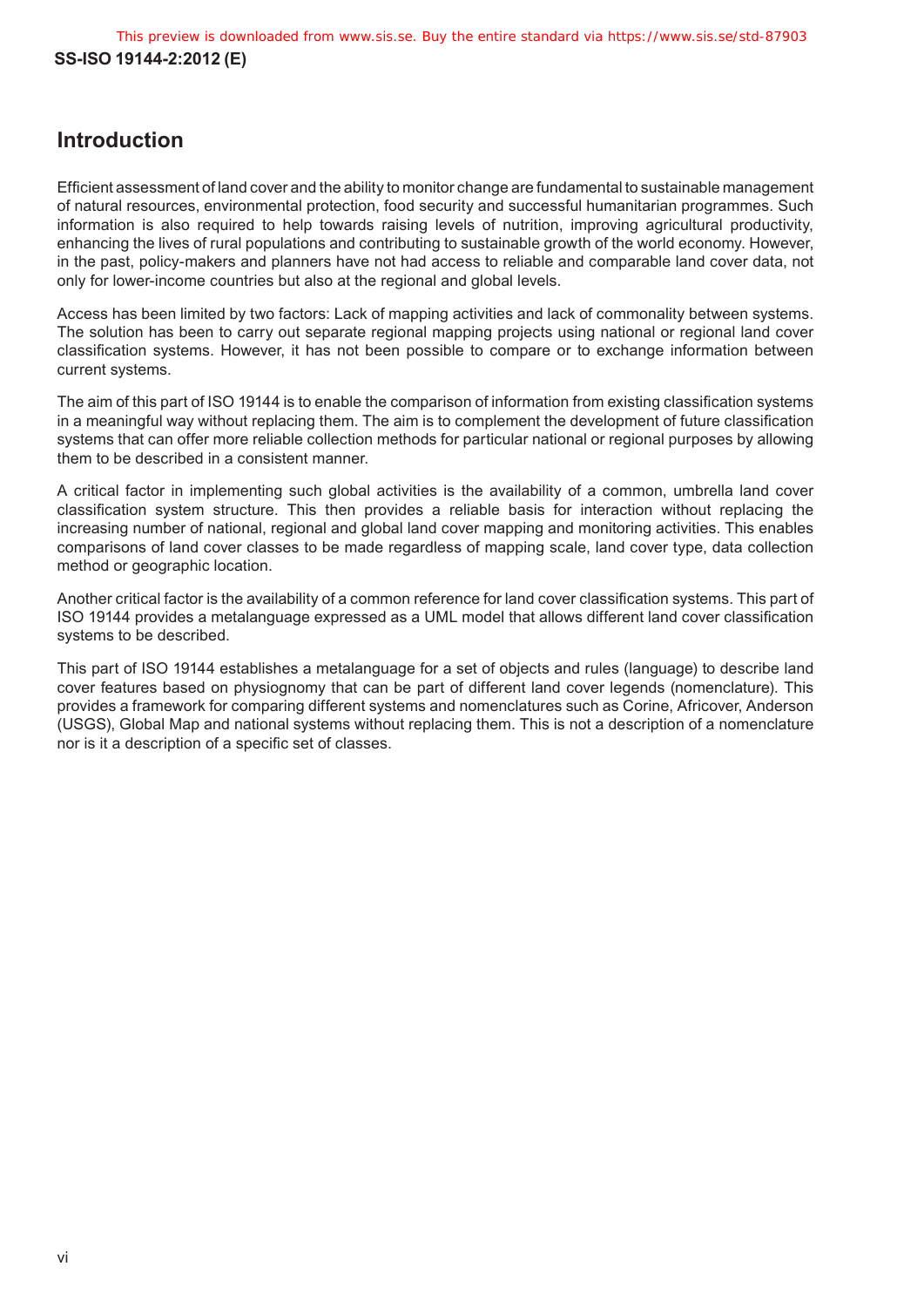## **Geographic information — Classification systems —**

## Part 2: **Land Cover Meta Language (LCML)**

## **1 Scope**

This part of ISO 19144 specifies a Land Cover Meta Language (LCML) expressed as a UML metamodel that allows different land cover classification systems to be described based on the physiognomic aspects. This part of ISO 19144 also specifies the detailed structure of a register for the extension of LCML but does not specify the maintenance of the register. This part of ISO 19144 recognizes that there exist a number of land cover classification systems. It provides a common reference structure for the comparison and integration of data for any generic land cover classification system, but does not intend to replace those classification systems.

## **2 Conformance**

## **2.1 Classes**

Three conformance classes are identified in this part of ISO 19144.

## **2.2 Conformance of a land cover classification system**

A land cover classification system, as defined in accordance with the LCML defined in this part of ISO 19144, shall satisfy the conditions specified in the following abstract test suite:

a) ISO 19144-1 (Annex A) for general conformance of the classification system;

b) A.2.

## **2.3 Conformance of a register for the extension of the metalanguage**

The register defined in this part of ISO 19144 shall satisfy all of the conditions specified in the following abstract test suites:

- a) ISO 19135 for the general register structure;
- b) A.3.1 for the minimum register content;
- c) A.3.2 for uniqueness of registered metaclass names;
- d) A.3.3 for backward compatibility.

## **2.4 Conformance of a comparison process of land cover classification systems**

The process of comparison of two land cover classification systems shall be done by developing descriptions of the two land cover classification systems, each in accordance with the abstract test suite in A.2, and then identifying the differences in accordance with the abstract test suite in A.4.

## **3 Normative references**

The following referenced documents are indispensable for the application of this document. For dated references, only the edition cited applies. For undated references, the latest edition of the referenced document (including any amendments) applies.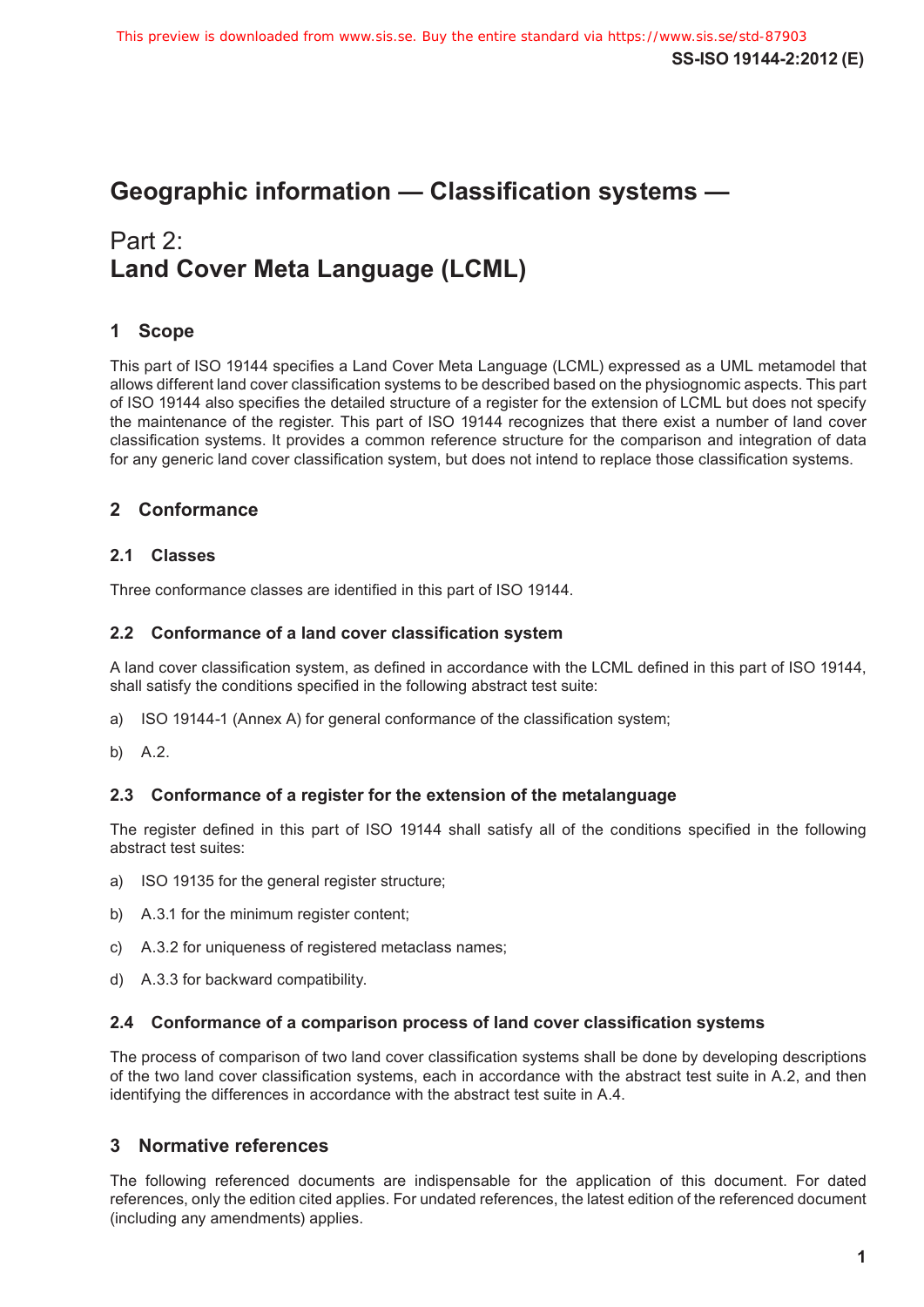**ISO 19144-2:2012(E) SS-ISO 19144-2:2012 (E)** This preview is downloaded from www.sis.se. Buy the entire standard via https://www.sis.se/std-87903

ISO 19109:2005, *Geographic information — Rules for application schema*

ISO/TS 19103:2005, *Geographic information — Conceptual schema language*

ISO 19144-1:2009 *Geographic information — Classification systems — Part 1: Classification system structure*

ISO 19135:2005, *Geographic information — Procedures for item registration*

## **4 Terms, definitions, and abbreviations**

## **4.1 Terms and definitions**

For the purposes of this document, the following terms and definitions apply.

NOTE The technical terms applying to plant physiognomy, and terms from other disciplines used to establish the classifiers in the classification scheme are not defined in this part of ISO 19144.

#### **4.1.1**

#### **abstract test suite**

abstract test module specifying all the requirements to be satisfied for conformance

[ISO 19105:2000, 3.4]

#### **4.1.2**

#### **classification**

abstract representation of real world phenomena using **classifiers** (4.1.4)

[ISO 19144-1:2009, 4.1.4]

#### **4.1.3**

#### **classification system** system for assigning objects to classes

[ISO 19144-1:2009, 4.1.5]

#### **4.1.4**

**classifier** definition used to assign objects to **legend classes** (4.1.11)

[ISO 19144-1:2009, 4.1.6]

NOTE Classifiers can be algorithmically defined, or defined according to a set of **classification system** (4.1.3) specific rules.

#### **4.1.5**

#### **feature**

abstraction of real world phenomena

#### [ISO 19101:2002, 4.11]

EXAMPLE The phenomenon named "Eiffel Tower" can be classified with other similar phenomena into a feature type named "tower".

#### **4.1.6**

**item class**

set of items with common properties

[ISO 19135:2005, 4.1.6]

NOTE Class is used in this context to refer to a set of instances, not the concept abstracted from that set of instances.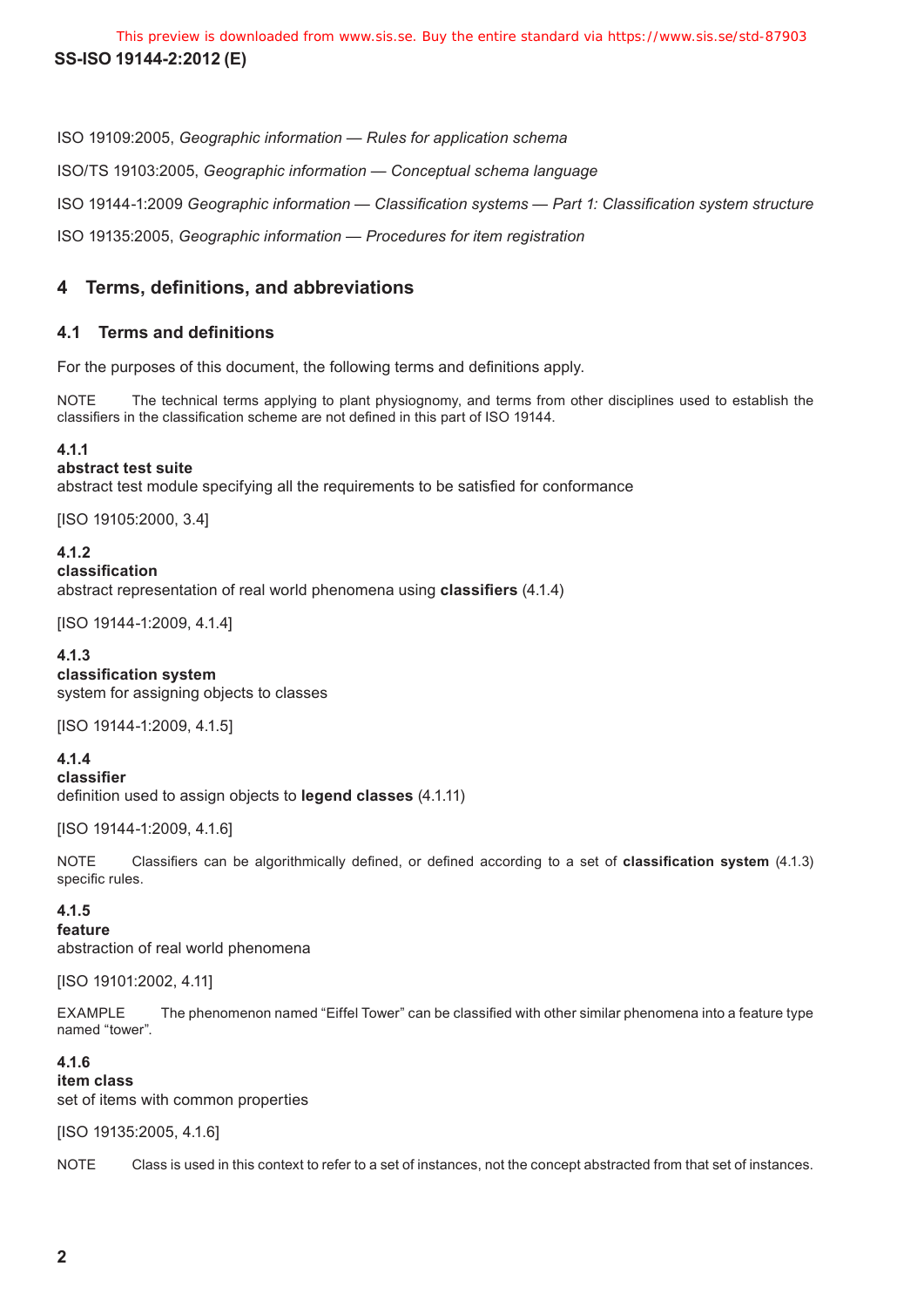**ISO 19144-2:2012(E) SS-ISO 19144-2:2012 (E)** This preview is downloaded from www.sis.se. Buy the entire standard via https://www.sis.se/std-87903

## **4.1.7**

#### **land cover**

observed (bio)physical cover on the Earth's surface

#### [UNFAO LCCS 2:2005]

NOTE Land cover is distinct from **land use** (4.1.9).

### **4.1.8**

#### **land cover metalanguage**

logical general model used to describe **land cover** (4.1.7) **features** (4.1.5) from which more specific rules can be described to create a particular **classification system** (4.1.3)

#### **4.1.9**

#### **land use**

arrangements, activities and inputs people undertake in a certain **land cover** (4.1.7) type to maintain it or produce change

#### [UNFAO LCCS 2:2005]

NOTE The definition of land use in this way establishes a direct link between land cover and the actions of people in their environment. Multiple land uses can coexist at the same location (e.g. forestry and recreation), contrary to land cover classes that are mutually exclusive.

EXAMPLE "Recreation area" is a land use term that can be applicable to different land cover types, e.g. sandy surfaces such as a beach; a built-up area such as a pleasure park; woodlands etc.

#### **4.1.10**

#### **legend**

application of a **classification** (4.1.2) in a specific area using a defined mapping scale and specific data set

#### [UNFAO LCCS 2:2005]

#### **4.1.11**

#### **legend class**

class resultant from the application of a **classification** (4.1.2) process

[ISO 19144-1:2009, 4.1.16]

NOTE In order to avoid confusion with respect to the term "class", the result of a classification process will be termed a "legend class". This use of the term "class" is distinct from the term "class" as used in UML modelling.

#### **4.1.12**

#### **physiognomy**

general appearance of an object or terrain, without reference to its underlying or scientific characteristics

#### **4.1.13**

#### **register**

set of files containing identifiers assigned to items with descriptions of the associated items

[ISO 19135:2005, 4.1.9]

## **4.1.14**

#### **registry**

information system on which a **register** (4.1.13) is maintained

[ISO 19135:2005, 4.1.13]

#### **4.2 Abbreviations**

CEC Commission of the European Communities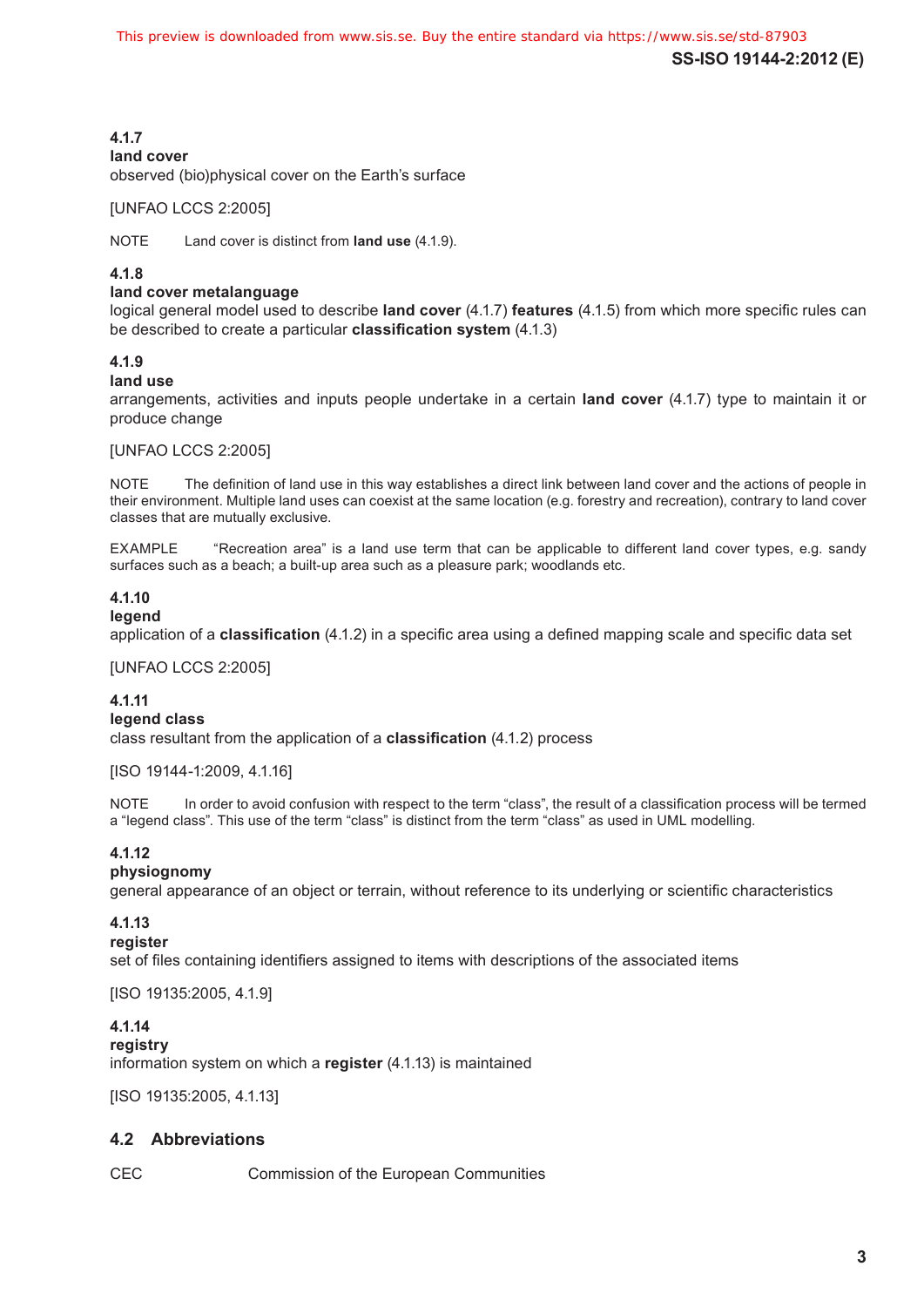| <b>CORINE</b> | Coordination of Information on the Environment, EU               |  |
|---------------|------------------------------------------------------------------|--|
| <b>LCCS</b>   | <b>Land Cover Classification System</b>                          |  |
| <b>LCML</b>   | Land Cover Meta Language                                         |  |
| LC            | Prefix used to identify classes in the Land Cover Meta Language  |  |
| <b>TDS</b>    | <b>Total Dissolved Solids</b>                                    |  |
| UML           | Unified Modelling Language                                       |  |
| <b>UNEP</b>   | United Nations Environment Programme                             |  |
| <b>UNESCO</b> | United Nations Educational, Scientific and Cultural Organization |  |
| <b>UNFAO</b>  | United Nations Food and Agriculture Organization                 |  |
| UNFAO LCCS    | <b>UNFAO Land Cover Classification System</b>                    |  |

## **5 Notation**

The conceptual schema specified in this part of ISO 19144 is described using the Unified Modelling Language (UML), following the guidance of ISO/TS 19103.

Several model elements used in this schema are defined in other ISO geographic information standards. By convention within ISO/TC 211, names of UML classes, with the exception of basic data type classes, include a two letter prefix that identifies the standard and the UML package in which the class is defined. UML classes defined in this part of ISO 19144 have the two letter prefix of LC. Examples in this part of ISO 19144 have the two letter prefix EL. The classes in the meta model in Annex B use the prefix LM. Table 1 lists the other standards and packages in which UML classes used in this part of ISO 19144 have been defined.

| Table 1 - Sources of externally defined UML classes |  |  |  |  |  |
|-----------------------------------------------------|--|--|--|--|--|
|-----------------------------------------------------|--|--|--|--|--|

| <b>Prefix</b> | <b>Standard</b> | Package                                |
|---------------|-----------------|----------------------------------------|
|               | 19144-1         | <b>Classification System Structure</b> |
| <b>RF</b>     | 19135           | Procedures for registration            |

In accordance with the ISO/IEC Directives, Part 2, the decimal sign used in the body of the text in this part of ISO 19144 is a comma. However, in the UML models in figures, and in strings of Object Constraint Language text taken from the model as quoted in curly brackets " {} ", the decimal sign used is a period.

## **6 Context**

The purpose of this part of ISO 19144 is to define a common reference structure for the comparison and integration of data for any generic land cover classification system. The approach has been to define a Land Cover Meta Language (LCML) expressed as a UML model that allows different land cover classification systems to be described. This approach provides a rigorous logical framework for the description of any land cover classification system. This will improve the harmonization and integration of spatial data sets defined using different land cover classifications and the legends or nomenclatures developed from these systems and allow them to be compared and integrated.

This part of ISO 19144 defines a LCML for a land cover classification system<sup>1)</sup>. It recognizes that there exist a number of land cover classification systems and nomenclatures in a number of countries and regions, and that these systems are well established and cannot be easily changed. In fact, portions of these systems are

<sup>1)</sup> The LCML is derived from the concepts in the land cover classification system (UNFAO LCCS version 3) established by the Food and Agricultural Organization (FAO) of the United Nations [34], [35]. The UNFAO LCCS classification system is one particular classification system for land cover based on plant physiognomy and does not exclude other classification systems being established for land cover for other purposes.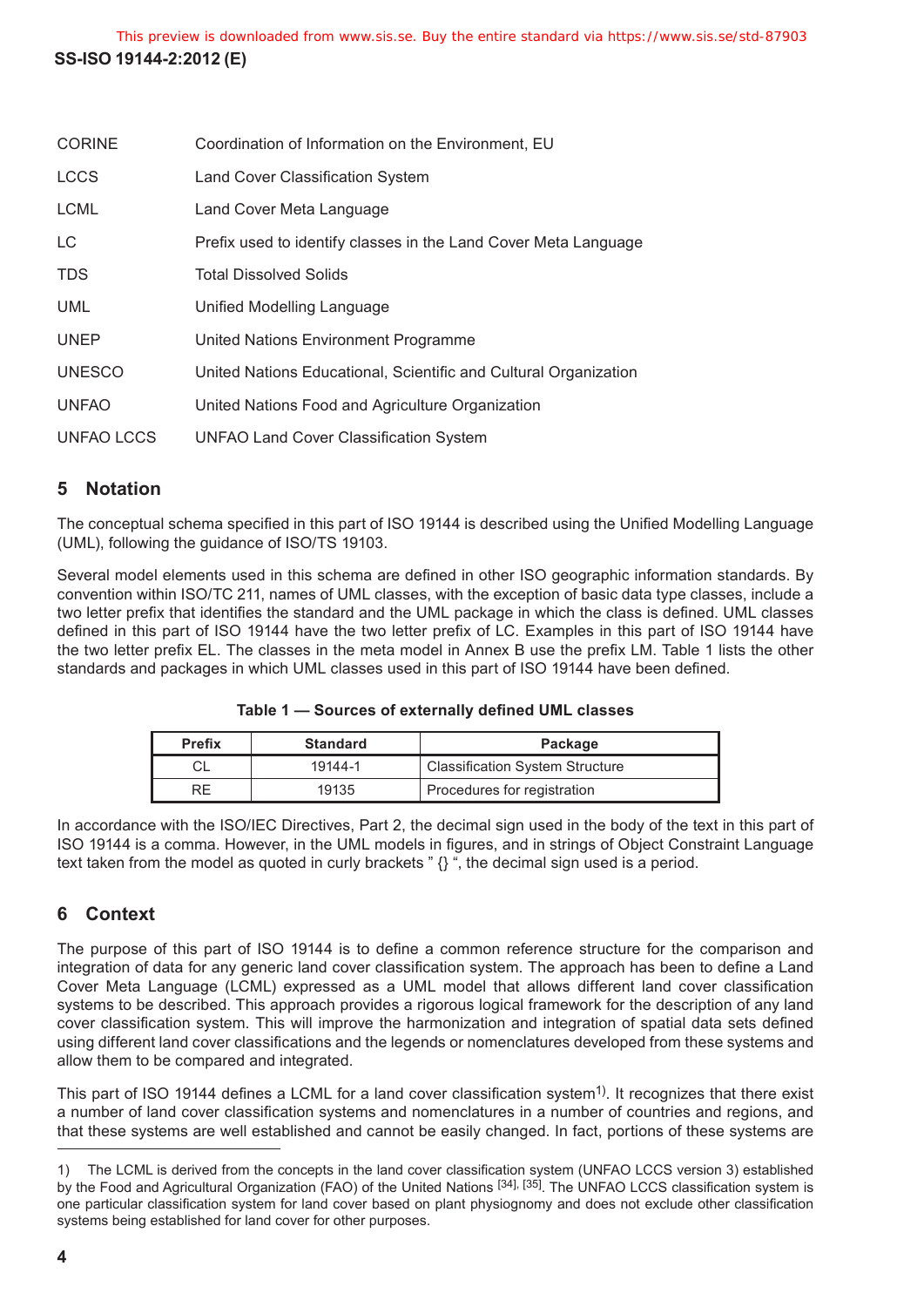set in law in some nations with respect to land use legislation. For example, the definition of wetland is of great importance in some nations because there is environmental legislation in many nations to protect wetlands. Yet the definition of wetland varies between jurisdictions, and there is a need to be able to compare this and other types of land cover object. A wide acceptance of an approach to handling the description of land cover depends upon its flexibility to accommodate nomenclatures derived from different systems.

The approach taken in this part of ISO 19144 is to avoid specific limitations such as fixed value ranges for attributes and the use of specific definitions for classifiers to increase the acceptability to the international community. The LCML defined in this part of ISO 19144 avoids complex definitions, prefixed ranges of values and specific detailed classification rules. It acts as a method to bring the land cover community together to create a common understanding of land cover nomenclatures with the aim to produce global regional and national data sets able to be reconciled at different scales and detail level and geographic places.

One example of a land cover classification system is the UNFAO Land Cover Classification System.[34] The purpose of the UNFAO LCCS, which is standardized by the UNFAO, is to give to the international community one possible system to classify land cover with a parametric approach that is compliant with the metamodel defined in this part of ISO 19144. Other land cover classification systems can also be defined by other regional or national bodies. The UNFAO LCCS is described as a set of classifiers and rules expressed in terms of the LCML. Any other national or multi-national land cover classification system can also be described in terms of the LCML. Examples of different national or regional classification systems are given in C.10 to C.15.

The LCML complies with the general structure for classification systems defined in ISO 19144-1 in that a land cover classification system described in the LCML can be created so as to comply with ISO 19144-1. The structure used to represent the classified data can be that of a discrete coverage as described in ISO 19123. The classifiers described in accordance with the LCML can be maintained in a register, compliant with ISO 19135 and with ISO 19144-1; that is, the classes described using the metalanguage defined in this part of ISO 19144 can populate a register for classifiers as described in ISO 19144-1. Registration within this part of ISO 19144 is used in a very different way. It is used to allow for extension of the LCML.

The LCML provides a general framework of rules from which more exclusive conditions can be derived to create specific classification systems. It is a language based on physiognomy and stratification of both biotic and abiotic materials. The system can be used to specify any land cover feature anywhere in the world, using a set of independent diagnostic criteria that allow correlation with existing classifications and legends.

Land cover metalanguage descriptor objects are defined by a combination of a set of land cover metalanguageelements. These land cover metalanguage-elements are divided in two categories: "basic metalanguageelements", the elements that constitute the main physiognomic aspects of biotic and abiotic cover features, e.g. for biotic features trees, shrubs, herbaceous vegetation, and "metalanguage-element properties" that further define the physiognomic/structural aspect of the basic objects.

Further definition of the land cover classes can be achieved by adding the metalanguage-element characteristics. The characteristics are of two types: land cover element characteristics and land cover class characteristics. "LC\_ClassCharacteristics" and "LC\_ElementCharacteristics" are defined as optional descriptive elements not directly related to the physiognomic/structural characterization of the land cover metalanguage-element. "LC\_ ElementCharacteristics" can be applied to a single basic metalanguage-element. "LC\_ClassCharacteristics" relate to a whole land cover class, defined as the combination of single or multiple strata of single or multiple basic meta-elements. The definition of these characteristics in this part of ISO 19144 is informative, not normative, i.e. other sets of characteristics can be established and used with the LCML basic elements. These characteristics do not in any way prescribe how a land cover classification system is to be established. When used they can assist in better defining a land cover class and therefore make it easier to compare classes between land cover classification systems.

The metalanguage generates mutually exclusive land cover classes, with specific rules to deal with the all functional elements of the language (basic metalanguage-elements and properties) and the different strata.

All land covers can be accommodated in this highly flexible approach. The metalanguage can be used to describe different land cover classification systems in terms of the same basic metalanguage-elements, thus contributing towards data harmonization and standardization. Data defined using different nomenclatures can be used together with or fused with other data described according to a classification scheme which is also expressed in the metalanguage. By standardizing the principles and structure of a metalanguage, it is possible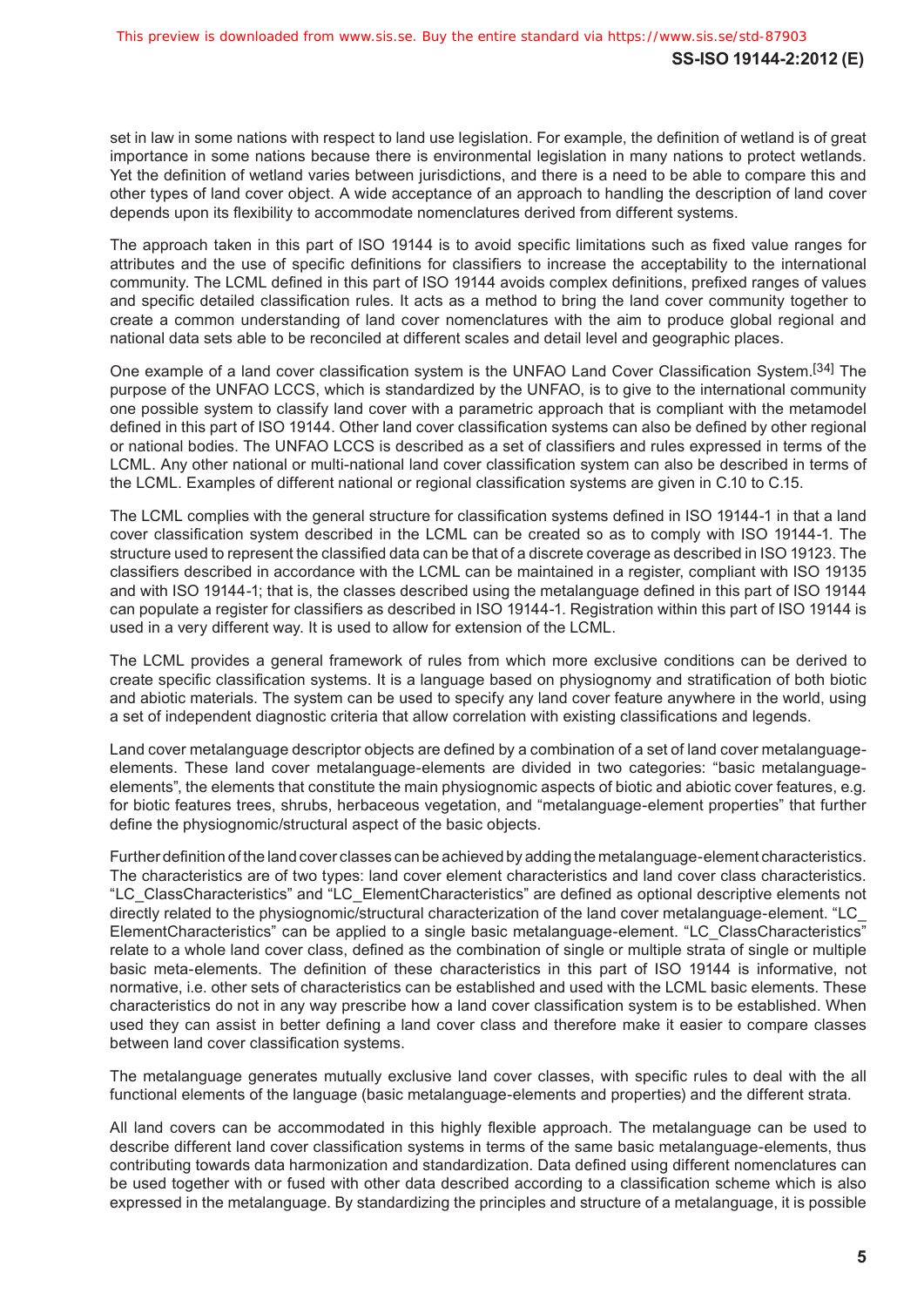to interwork with other application areas or other nomenclatures within an application area. This is similar to interworking between other geographic information systems that comply to the same feature cataloguing methodology but use different feature catalogues, although in this case the concept of features are constrained to that of a classification system that partitions the attribute space (range) of a discrete coverage. Different nomenclatures, which are legends of classes defined in accordance with the LCML system, can be used within multiple product specifications. Nomenclatures defined in accordance with the LCML are in compliance with the general feature model defined in ISO 19109. This point is covered in more detail in Annex B.

## **7 Conceptual basis**

## **7.1 Definition adopted for land cover**

The common integrated approach adopted in this part of ISO 19144 defines land cover as the observed (bio) physical cover on the earth's surface. Land cover is considered to be a geographically explicit feature that other disciplines may use as a geographical reference (e.g. for land use, climatic or ecological studies).

## **7.2 LCML approach to class definition**

#### **7.2.1 LCML basic principle**

A given land cover class in a land cover classification system is described by a land cover metalanguage object that has been formed by the combination of a set of independent land cover metalanguage-elements. The unique combination of the metalanguage-elements describes the land cover class. Two land cover classes (from different land cover classification systems) can be compared by looking at the list of metalanguageelements that are combined to describe each class.

#### **7.2.2 Land cover classification system design criteria**

Land cover classes shall be defined by a set of land cover metalanguage-elements as represented by the class LC Element and its subtypes. Further definition of the land cover classes may be achieved by adding land cover metalanguage characteristics. "LC\_ClassCharacteristic" and "LC\_ElementCharacteristic" are defined as descriptive elements not directly related to the physiognomic/structural characterization of the land cover object.

Due to the heterogeneity of land cover metalanguage objects, certain design criteria have been applied.

All vegetated classes are derived from a consistent physiognomic structural conceptual approach that combines the basic metalanguage-elements for growth form with their physiognomic properties Cover and Height and arrange them in strata. At any level specific characteristics can be added.

The non-vegetated metaclasses have a specular approach.

The basic elements of each of the two class groups constitute the main physiognomic aspects of biotic and abiotic cover features. For instance, for biotic classes, trees, shrubs, herbaceous vegetation etc., the "properties" that further define the physiognomic/structural aspect of the basic objects are mainly the horizontal and vertical arrangement of the basic metalanguage-element cover and height. All these elements (or part of them) can be arranged in one or more layers or strata.

Further definition of the land cover classes may be achieved by adding land cover characteristics. Land cover characteristics are defined as descriptive elements not directly related to the physiognomic/structural characterization of the class. Land cover element characteristics relate to the basic metalanguage-element itself. Land cover class characteristics relate to the whole final Land Cover metaclass, defined as the combination of single or multiple strata of single or multiple basic meta-elements.

This results in a land cover class defined by specific rules that govern the place and the functional position of all elements of the language as basic metalanguage-elements and their properties, (land cover characteristics) and the different strata composition.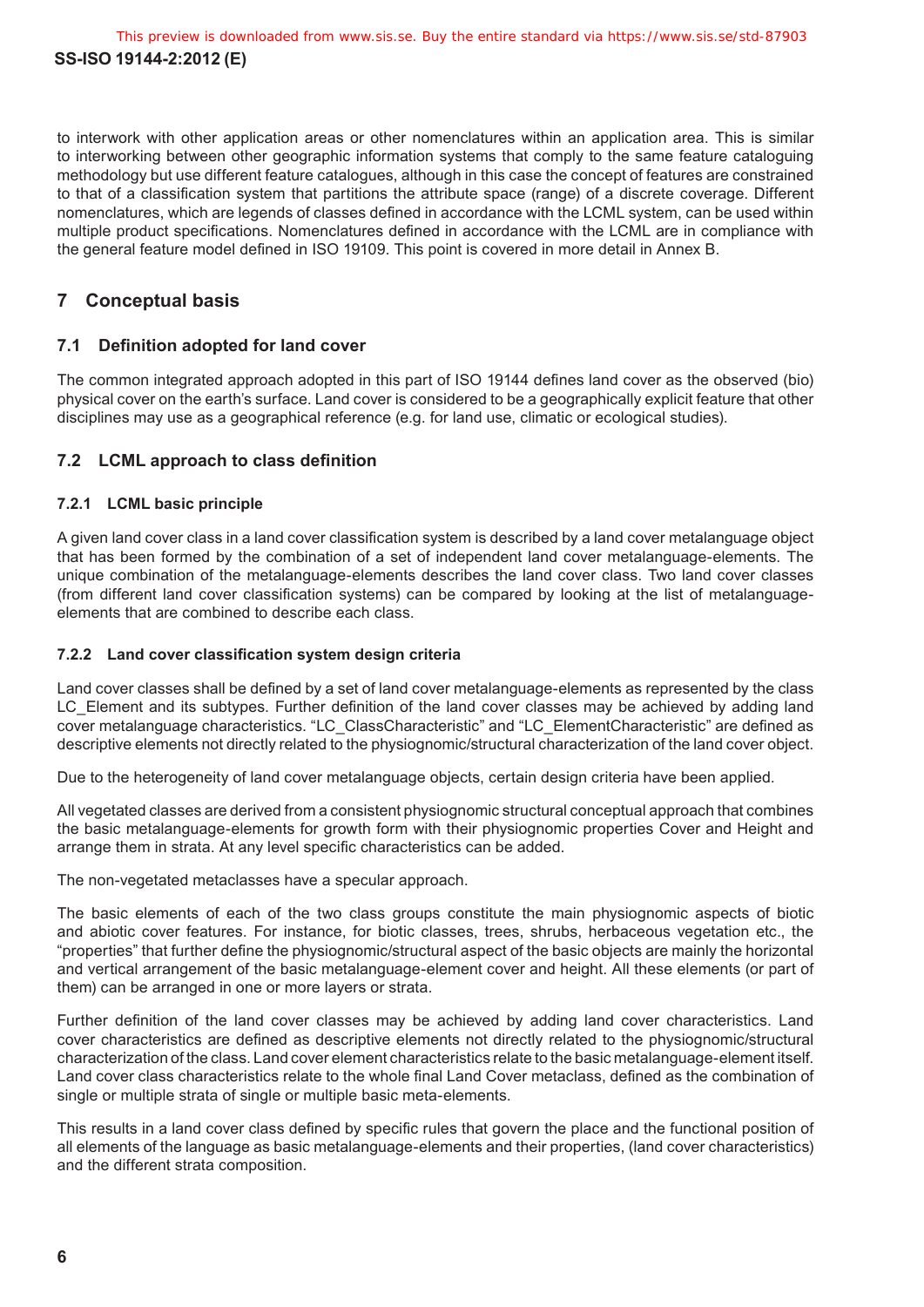### **7.2.3 General rules for classification**

The factors governing the concepts of classification of Vegetated and Non-Vegetated metaclass groups are:

- the definition of "*appearance*" or physiognomic aspect of the basic meta-elements LC\_Vegetation and LC\_AbioticSurface
- the definition of the *layering* or *strata* of vegetated and/or abiotic metaelements.

The two main aspects are described in 7.2.4 to 7.2.6.

#### **7.2.4 Land cover metalanguage-elements**

The description of each of the land cover metalanguage-elements, the subtypes of LC\_Element, is given in the glossary of land cover elements in Annex D. This description is informative in that it provides meaning to the subtypes of LC\_Element, but it does not in any way provide definitions for classes in a particular land cover classification system. The relationship between each of the land cover metalanguage-elements is given in the UML model in Clause 8. These are arranged by physiognomic aspect. The model also shows how the land cover elements may be combined to form strata and how these may be combined to form land cover metaclasses.

## **7.2.5 Layering**

Several vegetated or non-vegetated basic metalanguage-elements may be combined to form a layer or stratum and these strata may be combined to form a metalanguage descriptor object. There is no limit to the number of strata and to the number of metalanguage-elements (vegetated and/or abiotic) forming the strata. One or more layers can be further characterized by their temporal or vertical relationship.

## **7.2.6 Packages**

The UML model of each of the land cover metalanguage-elements is given in Clause 8. The metalanguage objects are organized into several packages. The package LC\_LandCoverClassStructure describes the high level structure of the model. The packages LC\_Vegetation and LC\_Abiotic define the basic LC\_Element metalanguage objects for vegetation and non-vegetation (abiotic) surfaces. The optional characteristics at the class level and at the element level given in LC\_ClassCharacteristics and LC\_ElementCharacteristics further refine the metalanguage objects. The metalanguage value types given in LC\_ValueTypes define the allowable basic numerical types with constraints. The LC\_Registers package includes the definition of the registers which may be used to extend the LCML. This is represented in Figure 1.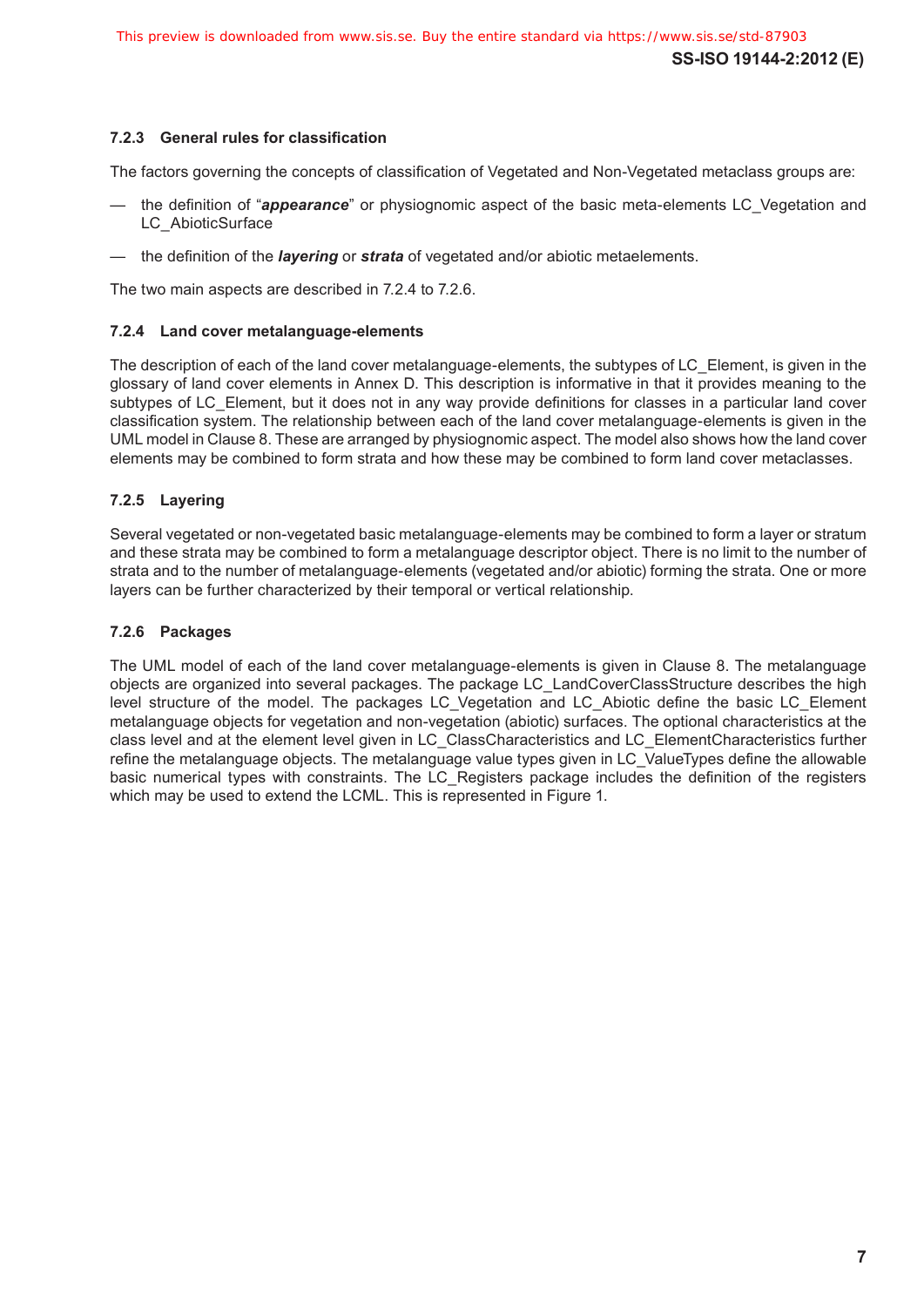

**Figure 1 — LCML packages**

## **8 LCML objects**

## **8.1 Introduction to LCML objects**

The LCML is a metalanguage which may be used to describe a wide variety of land cover classification systems. The LCML operates by describing each class in a land cover classification system in terms of a set of basic elements that when combined describe each aspect of the land cover classification system class. That is, each class in a land cover classification system may be modelled using the basic element objects defined in the LCML. These elements are all subtypes of the object LC\_Element, so any particular land cover classification system class can be described as a combination of a set of LC\_Element subtype A+B+Q+Y etc. Two different land cover classification system classes (from different land cover classification systems) can be compared by examining the LC\_Element subtypes of which it is composed. If one class from one system is composed of, for example LC\_Element subtype A+B+Q+Y and another of LC\_Element subtype A+B+Y then one can determine that the difference is the "Q" element. Being able to compare land cover classification systems in this detailed manner is important for establishing mappings so that data sets can be generated by the fusion of data from different sources.

The LCML described in this part of ISO 19144 is one of many possible metalanguages. Any set of basic elements that fully describe a topic area could be chosen as the basic vocabulary to establish a metalanguage. It is possible to establish other metalanguages based on different criteria. However, in order to do a comparison and to integrate data from different land cover systems it is necessary to standardize one metalanguage. This avoids the need to standardize classification systems.

## **8.2 Relation to ISO 19144-1 Classification system structure**

The LCML metalanguage is used to describe a land cover classification system which is itself a UML model of classes that is then used to generate a legend (or nomenclature).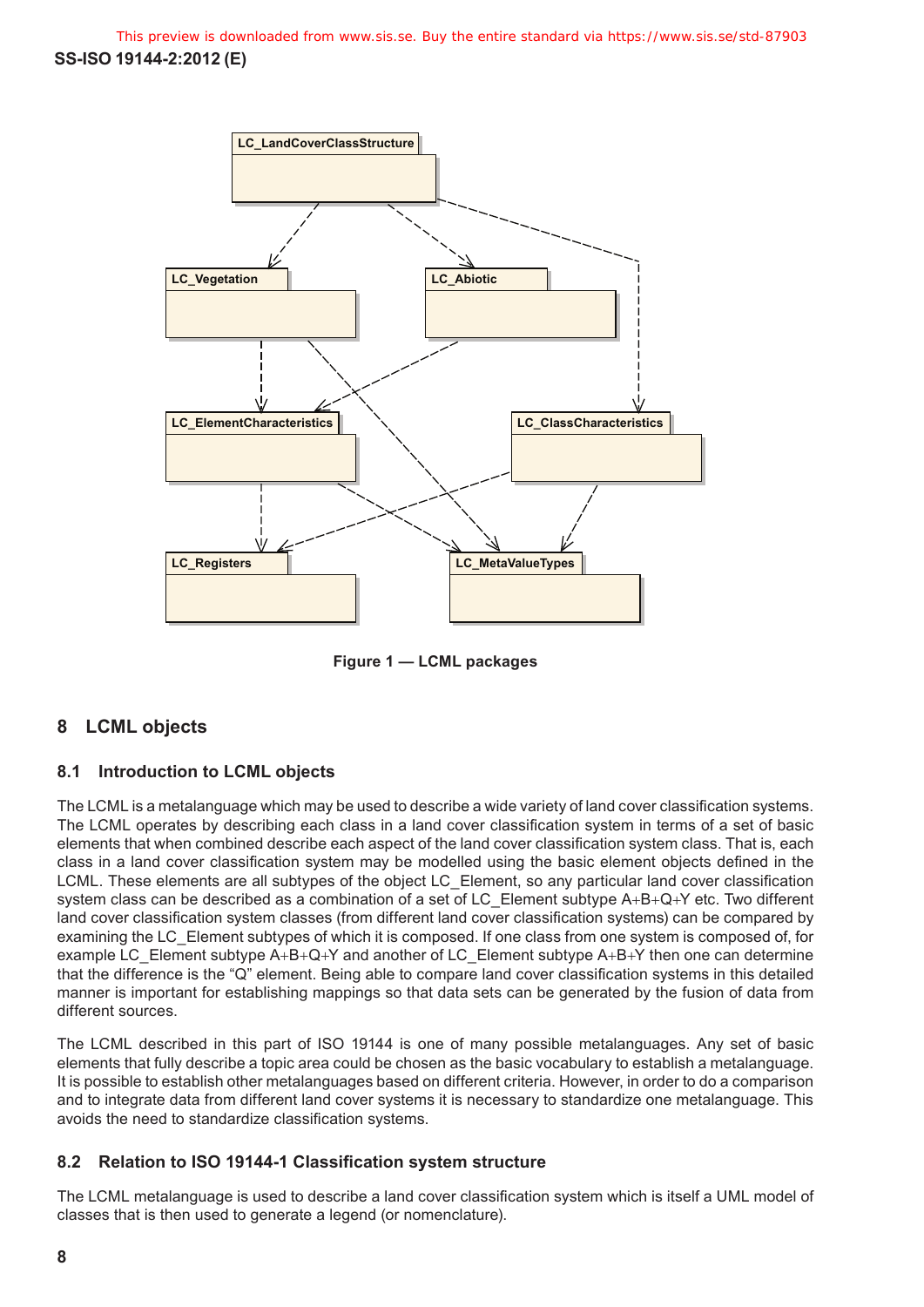A classification system consists of a set of Land Cover Classes<sup>2)</sup> that are established to exhaustively represent a particular aspect of the reality. The totality or a subset of these classes may be selected to describe a particular geographic area establishing a legend or nomenclature. A land cover classification system is general in that its classification scheme classes do not address a specific geographic area or collection scale, whereas a legend or nomenclature is established specifically for a geographic area. The relationship between a classification system and legend is described in ISO 19144-1. There are two separate semantic levels of abstraction involved. A legend (or nomenclature) is concrete in that it defines legend classes, instances of which can exist within a particular geographic area. A classification system is a semantic level of abstraction above a legend that characterizes the functional relationship of a set (finite or infinite) of possible classes and defines their descriptive criteria. The LCML metalanguage is another semantic level of abstraction higher. The metalanguage provides the structure so that a classification system may be described.

The initial (root) class of the LCML is the LC\_LandCoverClassificationSystemMetaLanguage object. This object is composed of all the land cover elements used to describe the classes that make up a classification system as given by LC\_LandCoverClassificationSystem. LC\_LandCoverClassificationSystemMetaLanguage object is an aggregation of the land cover descriptor objects LC\_LandCoverDescriptor. The LC\_LandCoverDescriptor object describes the LC\_LandCoverClass, which is a subtype of CL\_LegendClass as defined in ISO 19144-1. The LC LandCoverDescriptor object is the link to the more general classification system structure in ISO 19144-1. An application schema for a land cover classification system described in conformance with this part of ISO 19144 and established in conformance with ISO 19109 shall include the classification system structures defined in ISO 19144-1.

## **8.3 Composition of a LC\_LandCover object**

The LC\_LandCover objects are composed of classification system elements LC\_Element. These elements may be organized into strata (or layers) through the LC\_Stratum object. Specific rules apply to the composition of a stratum and the relationship of elements in different stratum. The LC\_Elements in a stratum may also be organized so as to describe a horizontal pattern through the class LC\_HorizontalPattern.

The LC\_Element metalanguage object is an abstract UML class that is a generalization of a large number of subtypes. These subtypes form the basic elements of the LCML metalanguage model. A classification system, described in terms of the metalanguage, consists of land cover classes formed as instantiations of the LCML metalanguage model subelements in various combinations.

The structure of the LCML is represented in UML. The definitions of each of the land cover basic element classes, the subtypes of LC\_Element, are contained in an associated glossary. The glossary is informative in that it is used as a guide for matching classes in a land cover classification system with a set of descriptive elements from the metalanguage, but it does not dictate the definitions of the classes in any land cover classification system. The definitions and their inheritance and other relationships are also contained in a register. This makes the LCML extensible since additional basic elements may be defined as required. Registration is described in Clause 9.

<sup>2)</sup> The term *class* has several meanings in this part of ISO 19144. The UML modelling language uses the term *class* as a construct in an object oriented programming or data modelling paradigm, as the template for an object. That is, a UML *class* describes the properties associated with the instances of the *class* called objects. The term *class* is also used in this part of ISO 19144 to represent a construct in a classification scheme. A classification scheme consists of a set of classes subdividing the concepts within a given topic area. There is an unavoidable conflict with the terminology when a modelling language such as UML is used to describe a classification scheme metalanguage such as the LCML. The term *class* is used in normal practice in both modelling and classification and it is unreasonable for either modelling or classification to avoid the term. Adjectives have been used in this document where possible to reduce this confusion, for example UML classes can be called "UML classes" and classification scheme classes can be called "classification classes" or "legend classes". At times a UML class describes a classification class and it is possible to dispense with the adjective since both meanings of *class* are equivalent in the context. The conflict results from the fact that there is a deep relationship between data modelling and classification as used in other domains. There is a similar related potential conflict with the associated terms of attribute and object. Adjectives have been used where possible, but at times it is necessary to derive the meaning from the context.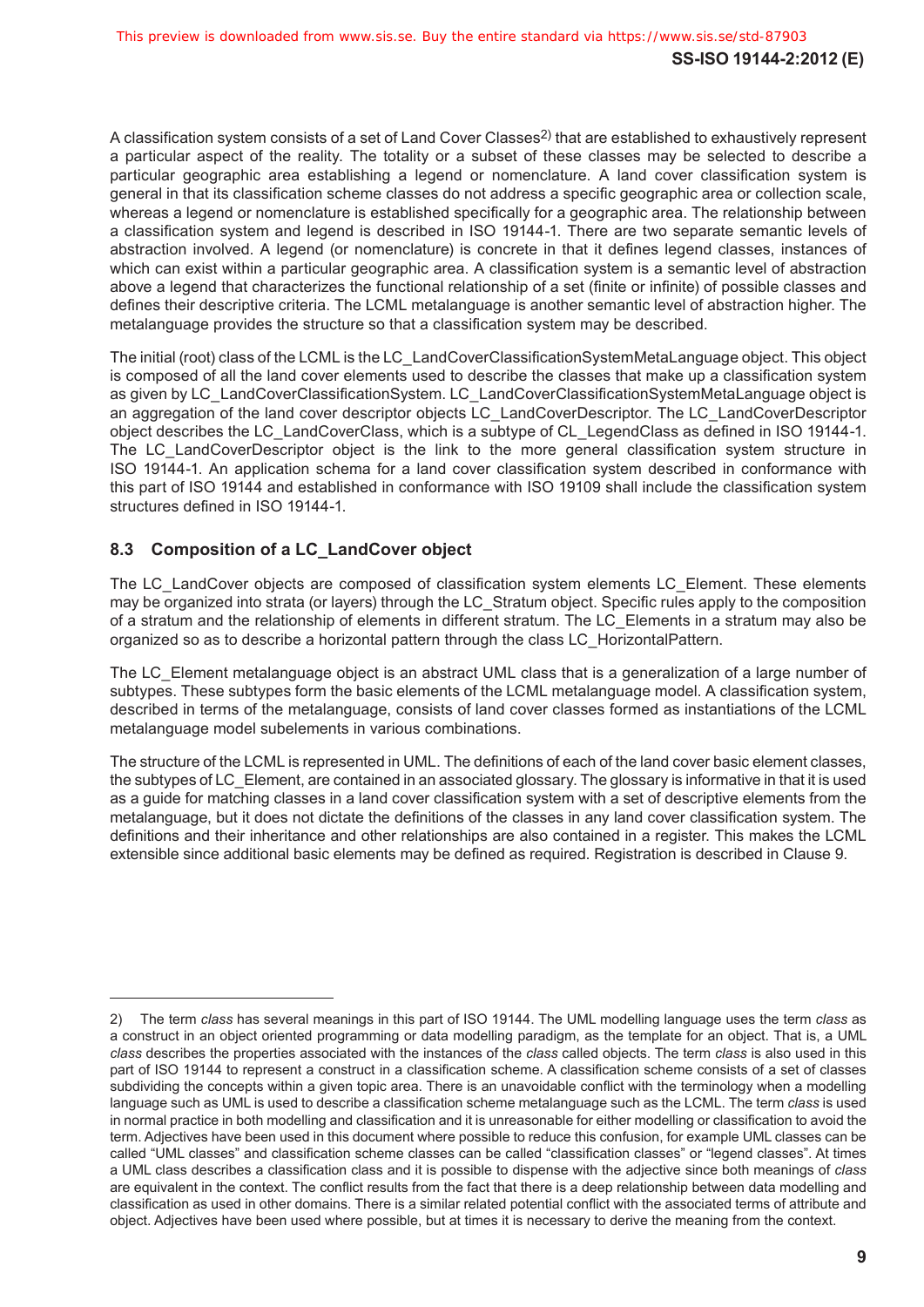## **8.4 Elements of the LCML metamodel**

The schema specified in Clause 8 describes the structure of the LCML. The schema consists of the elements defined in 8.5 to 8.28. The schema is specified in UML 2.0<sup>3)</sup> in conformance with ISO/TS 19103. The schema of the LCML register is described in 9.3.2.

## **8.5 High level structure**

#### **8.5.1 High level structure subtypes**

The high level structure of the LCML consists of the relationships between the LC\_ LandCoverClassificationSystemMetaLanguage object and the aggregation of a set of LC\_LandCoverDescriptor objects. The LC\_LandCoverClassificationSystemMetaLanguage object is a description of a land cover classification system as represented by the class LC\_LandCoverClassificationSystem. The individual LC\_ LandCoverDescriptor objects may be serialized to produce LC\_LandCoverClass(s) which correspond to individual classes in a land cover classification system. LC\_LandCoverClass is a subtype of CL\_LegendClass as defined in ISO 19144-1. This is represented in Figure 2.



**Figure 2 — High level structure of the Land Cover Classification Model**

## **8.5.2 High level structure classes**

## **8.5.2.1 LC\_LandCoverClassificationSystemMetaLanguage**

The initial (root) class of the LCML is the LC\_LandCoverClassificationSystemMetaLanguage object. This object is composed of all the land cover elements that when serialized describe the classes that make up a classification system as given by LC\_LandCoverClassificationSystem.

The LC\_LandCoverClassificationSystemMetaLanguage object has one relationship *MetaLanguageSystemCollection*. LC\_LandCoverClassificationSystemMetaLanguage is an aggregation of the land cover objects LC\_LandCoverDescriptor.

The diagram in Figure 2 shows that there is a parallel relationship between the descriptors that compose the metalanguage and the land cover classes that compose a land cover classification system. The descriptors are used to describe each class in a land cover classification system, and the whole metalanguage is used to describe the whole classification system. The LC\_LandCoverClass is a subtype of the more general CL\_ LegendClass described in ISO 19144-1.

<sup>3)</sup> The UML model makes use of constructs available in UML 2.0. In particular the elements of the metalanguage are described as interfaces. The Land Cover Classification System elements conform to the interface that the Land Cover Meta Language model element establishes.